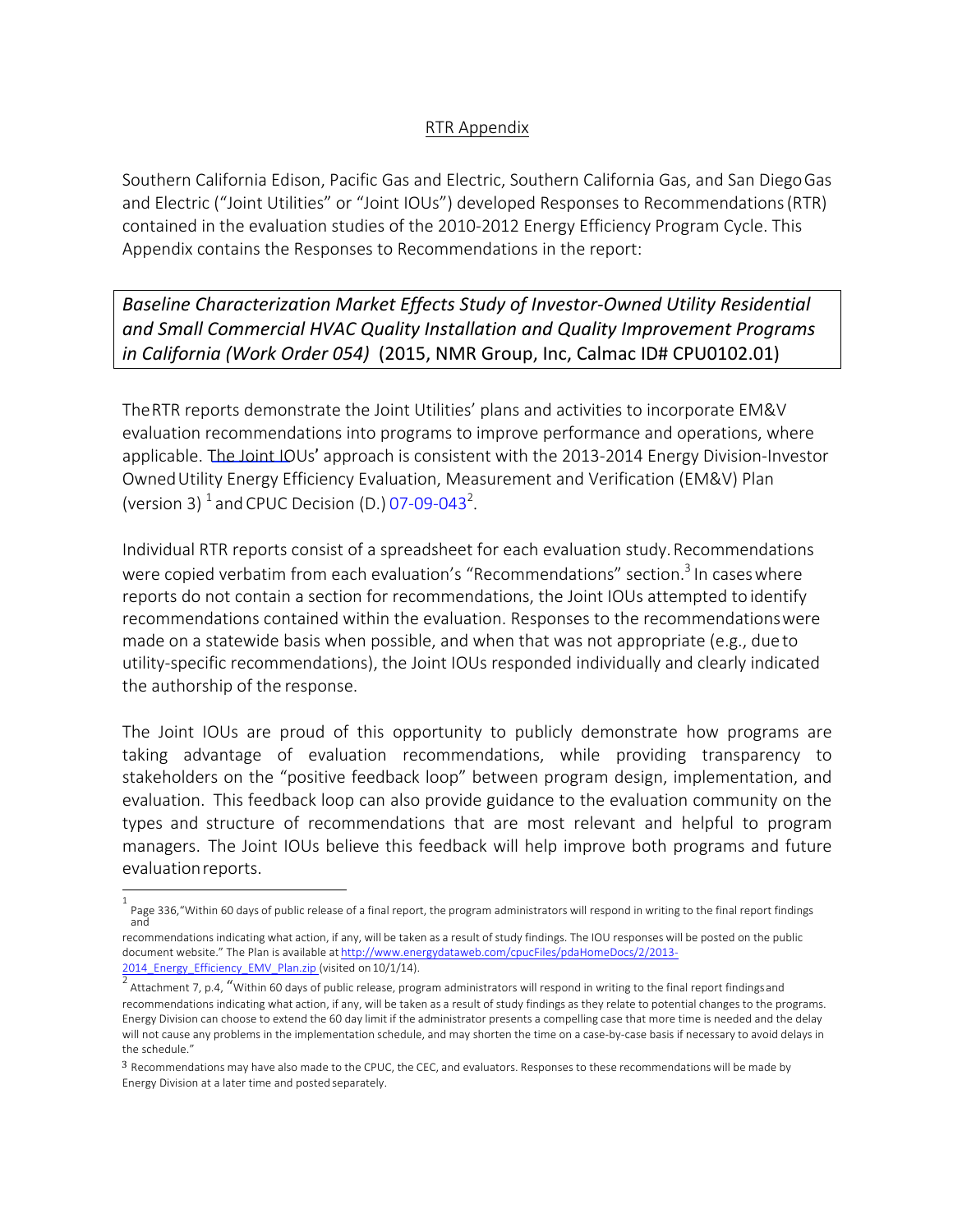Study Title: Baseline Characterization Market Effects Study of Investor-Owned Utility Residential and Small Commercial HVAC Quality Installation and Quality Improvement Programs in California (CPU0102.01); Published August

```
Program: Residential and Small Commercial HVAC
```

| Item |          |                                                                                                                                                                                                                                                                                                                                                                                                                                                                                                                                                                                                                                                                                                                                                                                                                                                                                                                                                                                                                                                                                                                                                                                                                                                                                                                                                                                                                                                                                                                                                                                                                                                                                                                                                                                                                                                                                                                                                                                                                                                                                                             |                                                                                                                                                                                                                                                                                                                                                                                                          | <b>Recommend</b><br>ation | <b>Disposition</b><br>(Accepted,<br>Rejected, or | <b>Disposition Notes</b>                                                                                                                                                                                                                                                                                                                                                                                                                                                                                                                                                                                                                                                                                                                                                                                                                                                                                                                                                                                                                                                                                                                                                                                                                                                                                                              |
|------|----------|-------------------------------------------------------------------------------------------------------------------------------------------------------------------------------------------------------------------------------------------------------------------------------------------------------------------------------------------------------------------------------------------------------------------------------------------------------------------------------------------------------------------------------------------------------------------------------------------------------------------------------------------------------------------------------------------------------------------------------------------------------------------------------------------------------------------------------------------------------------------------------------------------------------------------------------------------------------------------------------------------------------------------------------------------------------------------------------------------------------------------------------------------------------------------------------------------------------------------------------------------------------------------------------------------------------------------------------------------------------------------------------------------------------------------------------------------------------------------------------------------------------------------------------------------------------------------------------------------------------------------------------------------------------------------------------------------------------------------------------------------------------------------------------------------------------------------------------------------------------------------------------------------------------------------------------------------------------------------------------------------------------------------------------------------------------------------------------------------------------|----------------------------------------------------------------------------------------------------------------------------------------------------------------------------------------------------------------------------------------------------------------------------------------------------------------------------------------------------------------------------------------------------------|---------------------------|--------------------------------------------------|---------------------------------------------------------------------------------------------------------------------------------------------------------------------------------------------------------------------------------------------------------------------------------------------------------------------------------------------------------------------------------------------------------------------------------------------------------------------------------------------------------------------------------------------------------------------------------------------------------------------------------------------------------------------------------------------------------------------------------------------------------------------------------------------------------------------------------------------------------------------------------------------------------------------------------------------------------------------------------------------------------------------------------------------------------------------------------------------------------------------------------------------------------------------------------------------------------------------------------------------------------------------------------------------------------------------------------------|
|      | Page     | <b>Findings</b>                                                                                                                                                                                                                                                                                                                                                                                                                                                                                                                                                                                                                                                                                                                                                                                                                                                                                                                                                                                                                                                                                                                                                                                                                                                                                                                                                                                                                                                                                                                                                                                                                                                                                                                                                                                                                                                                                                                                                                                                                                                                                             | <b>Best Practice / Recommendations</b>                                                                                                                                                                                                                                                                                                                                                                   | Recipient                 | Other)                                           | (e.g. Description of Specific Program Change or Reason for Rejection or Under Further Review)                                                                                                                                                                                                                                                                                                                                                                                                                                                                                                                                                                                                                                                                                                                                                                                                                                                                                                                                                                                                                                                                                                                                                                                                                                         |
|      | 76-78,83 | QI awareness among customers is fairly low. Fewer than one-fifth of<br>residential respondents (16%) and small commercial respondents (17%)<br>had heard of the term quality installation. Even after it was described to<br>them, about a quarter of all customers (25% residential; 28% small<br>commercial) said they had heard of QI, and almost none of those<br>customers could identify any QI guidelines or programs. When asked about through major renovations, and to encourage the scheduling of regular<br>the specific QI and rebate programs offered by their IOU, 10% to 21% of<br>residential customers and 8% to 16% of small commercial customers said<br>they had heard of particular IOU programs. Not surprisingly, contractors<br>report the greatest barrier to QI is customers not wanting to pay for it (63%<br>residential; 66% small commercial).<br>As in the case of QI, the baseline for Quality Maintenance (QM) in<br>California is also relatively low. A minority of contractors (45% residential;<br>34% small commercial) are aware of ACCA Standard 4 or<br>ANSI/ASHRAE/ACCA Standard 180 and a small minority said they adhere to<br>all of the appropriate specifications (10% of all residential contractors; 7%<br>of all small commercial contractors). Thirty percent of residential<br>contractors and 22% of small commercial contractors said they were<br>currently participating or had ever participated in an IOU QM program.<br>However, only 16% of residential contractors and 6% of small commercial<br>contractors said they are currently participating in such a program. As in<br>the case of QI, this self-reported participation rate is likely to be overstated<br>by contractors responding to the survey since only a small percentage of<br>maintenance contractors, ranging from 1% to 10%, depending on the IOU,<br>have been trained and/or qualified by the IOUs. Program training, generally<br>to the ANSI/ACCA Standard 4 (residential) or ANSI/ASHRAE/ACCA Standard<br>180-2008 (commercial), is a prerequisite for participation. | Focus on educating customers about the value of QI and QM. "Quality" is a<br>generic term; many contractors will claim that they provide "quality"<br>services. Customers need to be educated about the specifics (in lay terms)<br>of QI and QM and the resulting energy savings. Customer education may<br>also be targeted to those who are changing out HVAC systems, such as<br>maintenance visits. | All IOUs                  | Accept                                           | The IOUs recognize that the market transformation aspects of HVAC QI/QM, are important but have not<br>yet achieved traction. A strategy that shifts resources toward greater customer education and that ties<br>HVAC QI/QM to energy and financial savings could drive demand for QI/QM programs and have broader<br>market effects. NMR Group is correct to point out that contractors and technicians are also necessary<br>targets for a market transformation approach. Leading into 2016 we will engage our Customer Insights<br>team in an effort to identify branding and education strategies that will drive customer education and<br>demand and will tie monetary savings through QI/QM to the programs. We are also interested in<br>identifying and leveraging new data from the 2015 EMI studies on customer priorities, such as ensuring<br>system reliability (commercial) and low cost services (residential) to drive the QI/QM programs. As noted to<br>responses to recommendations already submitted for other reports, we are also willing to explore more<br>effective nomenclature to differentiate the QI/QM services from standard maintenance. Finally, we will<br>request and welcome consultation with the CPUC to explore a program strategy with more effective<br>market transformation approaches. |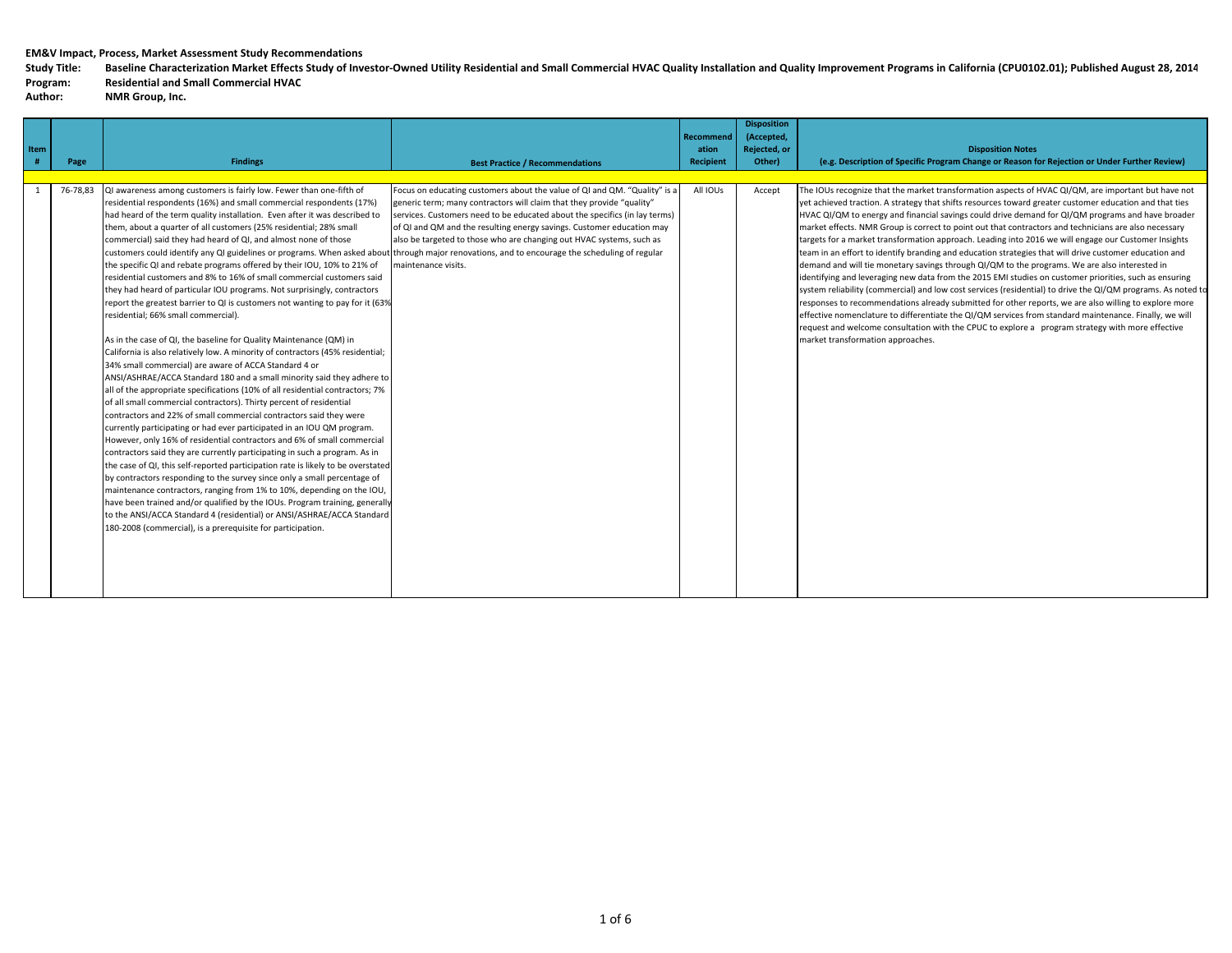Study Title: Baseline Characterization Market Effects Study of Investor-Owned Utility Residential and Small Commercial HVAC Quality Installation and Quality Improvement Programs in California (CPU0102.01); Published August

# **Program: Residential and Small Commercial HVAC**

| Item<br>$\#$            | Page  | <b>Findings</b>                                                                                                                                                                                                                                                                                                                                                                                                                                                                                                                                                                                                                                                                                                                         | <b>Best Practice / Recommendations</b>                                                                                                                                                                                                                                                                                                               | Recommend<br>ation<br><b>Recipient</b> | <b>Disposition</b><br>(Accepted,<br>Rejected, or<br>Other) | <b>Disposition Notes</b><br>(e.g. Description of Specific Program Change or Reason for Rejection or Under Further Review)                                                                                                                                                                                                                                                                                                                                                                                                                                                                                                                                                                                                                                                                                                                                                                                                                                                                                                                                                                                                                                                                                                                                                                                                                                                                                                                                                                                                                                                                                                                                                                                                                                                                                                                                                                                                                                                                                                                                                                                                                                                                                                                                                                                                                                                                                                                                                                                                                                                                                                                                                                                                                                                                                                                                                                                                                                                                                                                                                                                                                                  |
|-------------------------|-------|-----------------------------------------------------------------------------------------------------------------------------------------------------------------------------------------------------------------------------------------------------------------------------------------------------------------------------------------------------------------------------------------------------------------------------------------------------------------------------------------------------------------------------------------------------------------------------------------------------------------------------------------------------------------------------------------------------------------------------------------|------------------------------------------------------------------------------------------------------------------------------------------------------------------------------------------------------------------------------------------------------------------------------------------------------------------------------------------------------|----------------------------------------|------------------------------------------------------------|------------------------------------------------------------------------------------------------------------------------------------------------------------------------------------------------------------------------------------------------------------------------------------------------------------------------------------------------------------------------------------------------------------------------------------------------------------------------------------------------------------------------------------------------------------------------------------------------------------------------------------------------------------------------------------------------------------------------------------------------------------------------------------------------------------------------------------------------------------------------------------------------------------------------------------------------------------------------------------------------------------------------------------------------------------------------------------------------------------------------------------------------------------------------------------------------------------------------------------------------------------------------------------------------------------------------------------------------------------------------------------------------------------------------------------------------------------------------------------------------------------------------------------------------------------------------------------------------------------------------------------------------------------------------------------------------------------------------------------------------------------------------------------------------------------------------------------------------------------------------------------------------------------------------------------------------------------------------------------------------------------------------------------------------------------------------------------------------------------------------------------------------------------------------------------------------------------------------------------------------------------------------------------------------------------------------------------------------------------------------------------------------------------------------------------------------------------------------------------------------------------------------------------------------------------------------------------------------------------------------------------------------------------------------------------------------------------------------------------------------------------------------------------------------------------------------------------------------------------------------------------------------------------------------------------------------------------------------------------------------------------------------------------------------------------------------------------------------------------------------------------------------------------|
| $\overline{2}$          | 78,83 | When asked about other certifications, more than one-half (55%<br>residential; 56% small commercial) of maintenance contractors said their<br>technicians were not certified by any organization. Note that about two-<br>fifths (39%) of residential and three out of ten (30%) small commercial<br>maintenance contractors hold NATE certifications, which are promoted by<br>the IOU programs.                                                                                                                                                                                                                                                                                                                                       | Collaborate with industry leaders to train contractors so that they have<br>heir NATE certifications in place. Industry leaders may also help promote<br>IOU program qualification requiring more stringent ACCA/ASHRAE/ENERGY<br>STAR standards to contractors and educate customers about the value of<br>QI and QM program qualified contractors. | All IOUs                               | Other                                                      | CQM currently requires that in addition to program requirements for fully credentialed technicians (level 2)<br>EPA 608, and 5 years in the field, a 'to credential' pathway for supporting technicians (level 1) is also<br>required. Level 1 technicians must hold an EPA 608 card and commit to a "to credential" track such as IHACI<br>NATE series, (NATE/HVAC Excellence), CTE program (trade/college), or Apprenticeship program. SCE funds<br>the majority of these WE&T scaffolds. The CQM program tracks the progress of these technicians from<br>level 1 to level 2. The 5 years experience requirement for full transition to level 2 is a factor to keep in mind<br>when considering the delay to full status. NATE issued a supporting article on SCE's program requirements<br>and communications were sent out to ARCA/MCA contractors also in support of these efforts.<br>The residential QM and QI programs have specific training to ensure that the technicians are competent to<br>do the work according to the program standards. However, the program is not aware of any industry<br>certification that focuses on ACCA 4 and ACCA 5 standards that would fully prepare them to successfully<br>participate. Program staff have found that paper-based technician certification is inadequate to ensure<br>technicians will perform well in the field. New research from EMI also indicates that technicians rate in field<br>training by far the most important and effective element of their overall training and we note that the<br>technicians require field training and certification as well. The Residential HVAC programs offer free<br>training that can prepare the technicians for BPI and NATE certification, and gives them continuing<br>education credit to apply to BPI and NATE. Until an industry certification is available that fully covers<br>everything in ACCA 4 / ACCA 5, both theory and hands-on application in the field, the current certifications<br>are not sufficient to fulfill technician qualification.<br>Finally, we agree that the lack of certification and standard practices in the field is a major issue. We note<br>that our program bandwidth is narrow relative to the broader market with only on the order of 5% of<br>contractors and technicians participating. Furthermore, many contractors and technicians are unlicensed,<br>potentially well over 50%, which creates significant challenges to recruitment and participation and puts<br>pressure on participating contractors to do lower cost, lower quality work in order to maintain market<br>share. For these reasons, we again note that a strategy with more market transformation elements<br>coupled with resource QI/QM programs may provide the best opportunity to drive savings in the long term.<br>The CQM program requires NATE certification or other similar credentials or education pathways. In the<br>redesign of our HVAC maintenance programs, a separate RFP will be issued for Inspections and Training in<br>attempt to increase the skill level and the acceptance of ACC 180 standards. |
| $\overline{\mathbf{3}}$ | 76,83 | An important barrier to QI (which also applies to QM) is the presence of<br>unlicensed HVAC contractors. According to the California Contractors State<br>License Board (CLSB), there are between 12,000 and 16,000 contractors<br>who have C-20 licenses. However, the CLSB estimates that there may be as be difficult to sell the value of "program qualified contractors" to<br>many as 60,000 unlicensed contractors operating in California. The<br>presence of such high volumes of unlicensed contractors who do not pull<br>the necessary building permits for HVAC installations or who perform<br>shoddy, low-cost maintenance jobs places cost pressures on all contractors<br>and likely undercuts adherence to QI and QM. | Step up efforts to have contractors participate in the IOU training<br>programs. Agreeing on a common definition across IOUs of what by<br>program qualification requirements entail is a first step. Without this, it will<br>consumers.                                                                                                            | All IOUs                               | Accept                                                     | All CQM contractors must complete ACCA 180 technician training as well as sales training prior to full<br>acceptance into the program.<br>As long as QM and QI are resource programs, budget will be limited by deemed savings and scalers such as<br>GSIA (Installation Rate). Note that most licensed C-20 contractors do not pull permits for replacement<br>units, nor do they need to if equipment incentives are primarily paid to their distributors. From multiple<br>interviews with contractors about QI adoption, we know that the contractor only pulls permits if required<br>by the customer or the general contractor. Customer education is necessary to drive permitting and the<br>recognized value of program qualified contractors.<br>In the residential programs, contractors must meet program requirements and technicians must complete<br>program training to be accepted into the program. The program will work with the Statewide IOU group to<br>further discuss the requirements for contractors (companies) and their technicians to participate in these<br>programs.                                                                                                                                                                                                                                                                                                                                                                                                                                                                                                                                                                                                                                                                                                                                                                                                                                                                                                                                                                                                                                                                                                                                                                                                                                                                                                                                                                                                                                                                                                                                                                                                                                                                                                                                                                                                                                                                                                                                                                                                                                                     |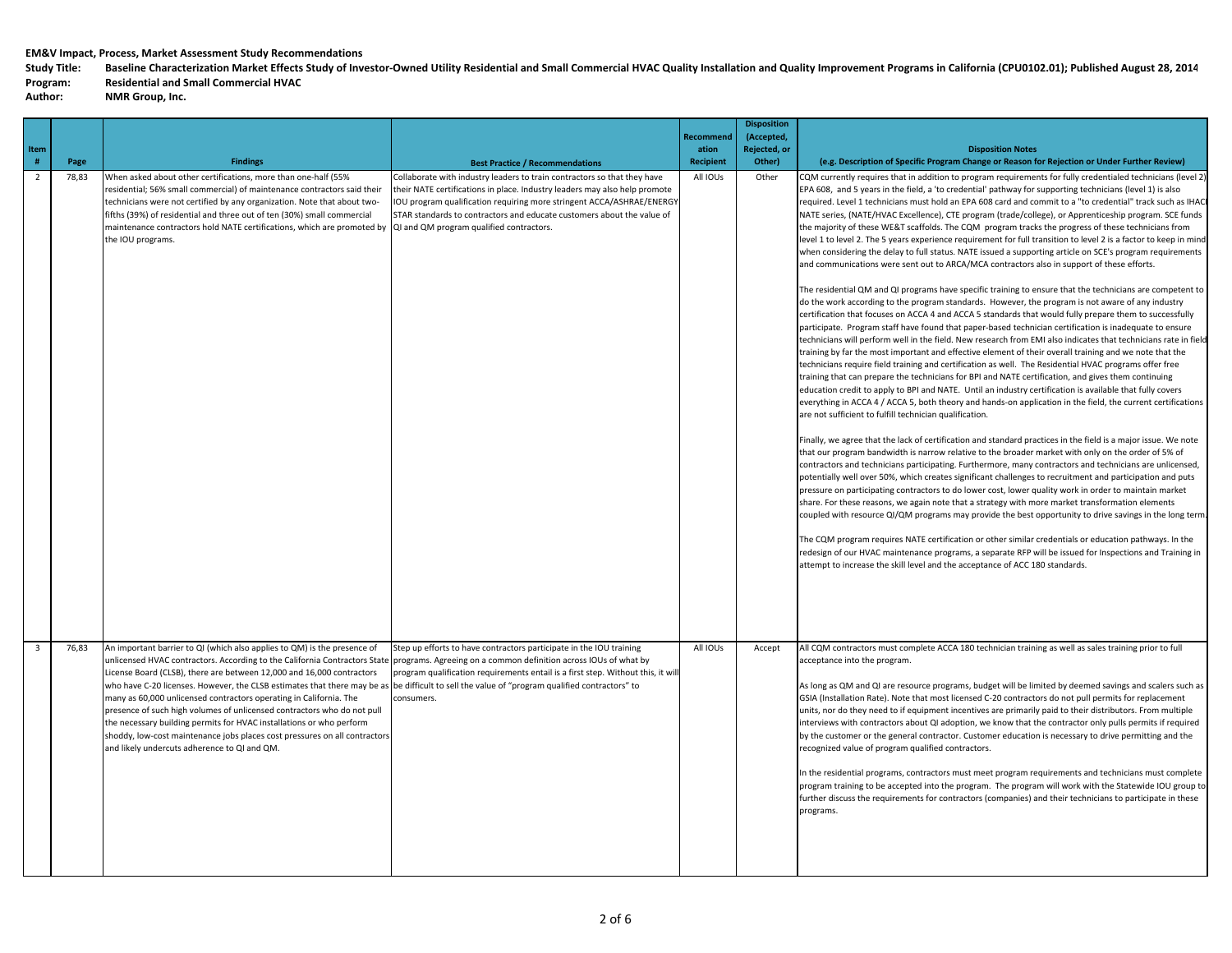Study Title: Baseline Characterization Market Effects Study of Investor-Owned Utility Residential and Small Commercial HVAC Quality Installation and Quality Improvement Programs in California (CPU0102.01); Published August

## **Program: Residential and Small Commercial HVAC**

| <b>Item</b><br>#<br>$\overline{4}$ | Page<br>76,83 | <b>Findings</b><br>An important barrier to QI (which also applies to QM) is the presence of<br>unlicensed HVAC contractors. According to the California Contractors State technicians have completed training. To maintain their program<br>License Board (CLSB), there are between 12,000 and 16,000 contractors                                                                                                                                                                                                                                                                                                                                                                                                                                                                                                                                                                                                                                                                                                                                                                                                                                                                                                                                                                                                                                                                                                                                                                                                                                                                                                                                                                                                                                                                                         | <b>Best Practice / Recommendations</b><br>The IOUs may also offer to qualify contracting companies once all of their<br>qualification, companies could be required to have all new employees                                                                                           | Recommend<br>ation<br><b>Recipient</b><br>All IOUs | <b>Disposition</b><br>(Accepted,<br>Rejected, or<br>Other)<br>Other | <b>Disposition Notes</b><br>(e.g. Description of Specific Program Change or Reason for Rejection or Under Further Review)<br>Presently, all CQM contractors must complete ACCA 180 technician training as well as sales training prior to<br>full acceptance into the program. These contractors are then listed on the CQM website as qualified CQM<br>contractors.                                                                                                                                                                                                                                                                                                                                                                                                                                                                                                                                                               |
|------------------------------------|---------------|-----------------------------------------------------------------------------------------------------------------------------------------------------------------------------------------------------------------------------------------------------------------------------------------------------------------------------------------------------------------------------------------------------------------------------------------------------------------------------------------------------------------------------------------------------------------------------------------------------------------------------------------------------------------------------------------------------------------------------------------------------------------------------------------------------------------------------------------------------------------------------------------------------------------------------------------------------------------------------------------------------------------------------------------------------------------------------------------------------------------------------------------------------------------------------------------------------------------------------------------------------------------------------------------------------------------------------------------------------------------------------------------------------------------------------------------------------------------------------------------------------------------------------------------------------------------------------------------------------------------------------------------------------------------------------------------------------------------------------------------------------------------------------------------------------------|----------------------------------------------------------------------------------------------------------------------------------------------------------------------------------------------------------------------------------------------------------------------------------------|----------------------------------------------------|---------------------------------------------------------------------|------------------------------------------------------------------------------------------------------------------------------------------------------------------------------------------------------------------------------------------------------------------------------------------------------------------------------------------------------------------------------------------------------------------------------------------------------------------------------------------------------------------------------------------------------------------------------------------------------------------------------------------------------------------------------------------------------------------------------------------------------------------------------------------------------------------------------------------------------------------------------------------------------------------------------------|
|                                    |               | who have C-20 licenses. However, the CLSB estimates that there may be as complete training during the first six months on the job.<br>many as 60,000 unlicensed contractors operating in California. The<br>presence of such high volumes of unlicensed contractors who do not pull<br>the necessary building permits for HVAC installations or who perform<br>shoddy, low-cost maintenance jobs places cost pressures on all contractors<br>and likely undercuts adherence to QI and QM.                                                                                                                                                                                                                                                                                                                                                                                                                                                                                                                                                                                                                                                                                                                                                                                                                                                                                                                                                                                                                                                                                                                                                                                                                                                                                                                 |                                                                                                                                                                                                                                                                                        |                                                    |                                                                     | We note that different technicians perform different jobs so it is not feasible to require training for all<br>employees. All qualifying work in the CQM programs must be compliant. Technicians performing program<br>work must complete all qualifying training for advanced measures must be completed and approved prior<br>to performing the work (e.g ADEC DCV).<br>Branding QI/QM programs through the IOUs could support customer recognition, establish trust and<br>facilitate promotions. However, with limited funding, taking over the roll of qualifying contractors may be<br>outside the bandwidth of our capabilities.                                                                                                                                                                                                                                                                                            |
|                                    | 75.83-84      | Market shares of energy-efficient HVAC equipment sold to residential and Seek to increase the market share of more efficient systems by educating<br>small commercial customers in 2011 and 2012 in California were significant customers about the energy savings and other benefits associated with<br>especially for single-phase air cooled systems which was the dominant<br>HVAC type. Overall nearly one-half (46%) of the units sold were single-<br>phase air cooled and four out of every ten of these (40%) met Tier 1 or<br>better efficiency standards. The next largest market share (23%) was for air recommendation above, effective strategies and messages should be<br>cooled three-phase packaged and split equipment; more than one-half of<br>these units (56%) met Tier 1 or better efficiency standards. Just over eight<br>out of ten (81%) of the remaining unit types met Tier 1 or better efficiency<br>standards.<br>The California Energy Efficiency Strategic Plan calls for 15% of HVAC<br>equipment shipments optimized for California's climate by 2015 and 70%<br>by 2020. The market transformation indicator of progress toward this goal<br>is annual sales of climate-appropriate air conditioning. Using Tier 1 or<br>better as a proxy for indicating climate appropriate AC, this study<br>estimates that overall 57% of HVAC units sold to residential and small<br>commercial customers in 2011 and 2012 met the criterion. Thus, based on<br>a Tier 1 standard, the current estimate of sales exceeds the goal set by the<br>California Energy Efficiency Strategic Plan for 2015 and approaches the<br>more ambitious goal for 2020. Only 13.5% of HVAC units sold in 2011 and<br>2012 would meet a higher climate-appropriate standard of Tier 2 or better | more efficient HVAC systems and the rebates available. Again, customer<br>education should be targeted at those changing out their HVAC systems as<br>well as those building or buying new homes; as with the first<br>explored with customer focus groups or surveys prior to launch. | All IOUs                                           | Other                                                               | The IOUs employ various incentive structures to promote the sale of new energy efficient units. For<br>example, the IOUs are running a Residential HVAC upstream program to incentivize the distributors to<br>stock higher efficiency equipment in order to upsell to the contractors. The IOU upstream programs<br>encourage customers to purchase higher efficiency systems through a higher incentive structure based on<br>equipment efficiency.<br>We agree that energy efficiency starts at the sale of new units and are encouraged by these findings. We<br>plan to continue our incentive programs to promote rapid uptake of climate appropriate and/or Tier 1 or<br>better systems. The point of sale can also be an effective moment to engage and educate customers as<br>well as drive program participation. We are interested in tying the purchase of a new energy efficient unit<br>to QI/QM maintenance plans. |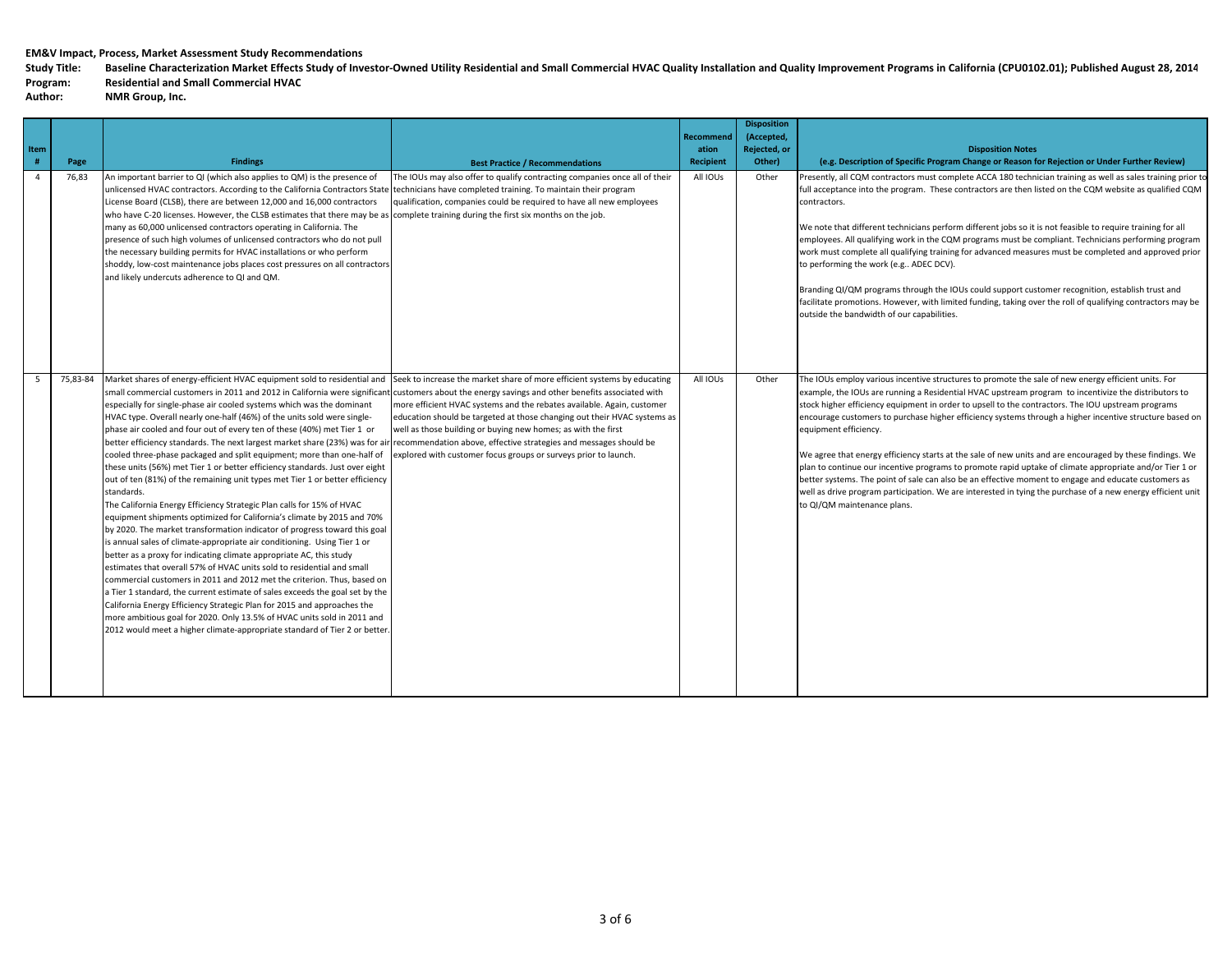Study Title: Baseline Characterization Market Effects Study of Investor-Owned Utility Residential and Small Commercial HVAC Quality Installation and Quality Improvement Programs in California (CPU0102.01); Published August

# **Program: Residential and Small Commercial HVAC**

| Item |          |                                                                                                                                                                                                                                                                                                                                                                                                                                                                                                       |                                                                                                                                                                                                                                                                                                                                                                                                                                                                                                                                                                                                                                                                       | Recommen<br>ation | <b>Disposition</b><br>(Accepted,<br>Rejected, or | <b>Disposition Notes</b>                                                                                                                                                                                                                                                                                                                                                                                                                                                                                                                                                                                                                                                                                                                                                                                                                                                                                                                                                                                                                                                                                                                                                                                                                                                                                                                                                                                                                                                                                                                                                                                                                                                                                                                                                                                                                                                                                                                                                                                                                                                                                                                                             |
|------|----------|-------------------------------------------------------------------------------------------------------------------------------------------------------------------------------------------------------------------------------------------------------------------------------------------------------------------------------------------------------------------------------------------------------------------------------------------------------------------------------------------------------|-----------------------------------------------------------------------------------------------------------------------------------------------------------------------------------------------------------------------------------------------------------------------------------------------------------------------------------------------------------------------------------------------------------------------------------------------------------------------------------------------------------------------------------------------------------------------------------------------------------------------------------------------------------------------|-------------------|--------------------------------------------------|----------------------------------------------------------------------------------------------------------------------------------------------------------------------------------------------------------------------------------------------------------------------------------------------------------------------------------------------------------------------------------------------------------------------------------------------------------------------------------------------------------------------------------------------------------------------------------------------------------------------------------------------------------------------------------------------------------------------------------------------------------------------------------------------------------------------------------------------------------------------------------------------------------------------------------------------------------------------------------------------------------------------------------------------------------------------------------------------------------------------------------------------------------------------------------------------------------------------------------------------------------------------------------------------------------------------------------------------------------------------------------------------------------------------------------------------------------------------------------------------------------------------------------------------------------------------------------------------------------------------------------------------------------------------------------------------------------------------------------------------------------------------------------------------------------------------------------------------------------------------------------------------------------------------------------------------------------------------------------------------------------------------------------------------------------------------------------------------------------------------------------------------------------------------|
| $\#$ | Page     | <b>Findings</b>                                                                                                                                                                                                                                                                                                                                                                                                                                                                                       | <b>Best Practice / Recommendations</b>                                                                                                                                                                                                                                                                                                                                                                                                                                                                                                                                                                                                                                | <b>Recipient</b>  | Other)                                           | (e.g. Description of Specific Program Change or Reason for Rejection or Under Further Review)                                                                                                                                                                                                                                                                                                                                                                                                                                                                                                                                                                                                                                                                                                                                                                                                                                                                                                                                                                                                                                                                                                                                                                                                                                                                                                                                                                                                                                                                                                                                                                                                                                                                                                                                                                                                                                                                                                                                                                                                                                                                        |
| 6    | 84       |                                                                                                                                                                                                                                                                                                                                                                                                                                                                                                       | Specific recommendations from the field assessments include the<br>following:<br>- Require installers to use digital scales to weigh in refrigerant charge and<br>report charge amounts.<br>- Continue to promote the use of software to perform system sizing<br>calculations to reduce oversizing.<br>- Research approaches to measure refrigerant charge and develop<br>diagnostics that are more reliable for maintenance.<br>- Perform duct sealing as the primary residential maintenance measure.<br>- Research approaches to repair or replace commercial economizers,<br>reduce rooftop unit leakage (unit and economizers), and optimize fan<br>efficiency. | All IOUs          | Reject                                           | Evacuation and weigh-in may be reasonable for QI, but many manufacturers are resistant to invasive<br>procedures on new units. In addition to warranty concerns, this procedure will be unnecessary for most<br>packaged units pre-charged at the factory. For QM, the weigh-in method poses implementation issues and<br>increased risk of refrigerant leakage or release, contamination and/or the introduction of non-condensibles<br>to the system.<br>Many of these recommendations are controversial and should be further researched and/or vetted by<br>industry stakeholders including manufacturers, professional associations and the WHPA.<br>Further research is also needed to quantify deemed savings for these new measures. Current allowable<br>savings for airflow improvements are very small (CQM Workpaper Disposition May 2013) and do not<br>support significant incentives for airflow adjustment via fan maintenance, sealing or other measures.<br>Proper superheat and sub cooling procedures should be used to evaluate charge. When duct sealing is<br>performed airflow measurement and verification is necessary as duct sealing will increase the static<br>pressure of the system and potentially change airflow rates. Duct sealing or replacement should be viewed<br>as a repair measure, but should be promoted in conjunction with QI and QM of AC systems.<br>We accept that the use of software to ensure proper system sizing is important and note that software<br>training is part of standard program practice.<br>We have started to look at digital diagnostic equipment, such as the iManifold to promote in our programs.<br>These tools provide standardized diagnostics, instant data capturing, (which could ensure accurate savings<br>claims and streamline evaluations) and troubleshooting procedures. We welcome potential lab testing to<br>investigate equipment functionality and accuracy as well as to identify the best among competing<br>products. We welcome consultation with the ED to develop these ideas and determine if these tools offer<br>more reliable troubleshooting and diagnostics. |
|      | 79,84    | The study developed a proposed market share tracking system that would<br>recruit distributors to provide quarterly data. The proposed system was<br>modeled largely along the lines of the Energy Center of Wisconsin's (ECW) shares by efficiency level and sales is in place going forward.<br>successful Furnace and Air Conditioning Tracking System (FACTS). Our<br>proposed approach would provide systematic process for periodic<br>reporting of market share by efficiency level and sales. | Implement a market share tracking system based on the model developed<br>by this study so that a systematic process for periodic reporting of market                                                                                                                                                                                                                                                                                                                                                                                                                                                                                                                  | All IOUs          | Other                                            | We agree with this recommendation and encourage the CPUC to adopt standardized market share tracking<br>approach to establish accurate baselines, track important market data, and inform programs and EM&V<br>studies. We note that distributors have been reluctant to share sales data due to terms and conditions of<br>AHRI membership.                                                                                                                                                                                                                                                                                                                                                                                                                                                                                                                                                                                                                                                                                                                                                                                                                                                                                                                                                                                                                                                                                                                                                                                                                                                                                                                                                                                                                                                                                                                                                                                                                                                                                                                                                                                                                         |
| 8    | 81-82,84 | Table 6-3 provides Market Transformation Indicator Baseline Values and<br>Suggested Tracking to Assess HVAC Subprograms Progress<br>Table 6-4 provides Baseline Values and Suggested Tracking of Secondary<br>Indicators assessing HVAC Subprograms Progress                                                                                                                                                                                                                                          | Periodically assess the market transformation indicators and secondary<br>indicators suggested by this study through contractor and customer<br>interviews and on-site assessments of HVAC installations and maintenance,<br>as suggested in Table 6 3 and Table 6 4.                                                                                                                                                                                                                                                                                                                                                                                                 | All IOUs          | Other                                            | We agree with this recommendation. WO 054 clearly shows that by most measures, the HVAC QI/QM<br>market is in its infancy. To inform successful programs, especially market transformation efforts, it will be<br>essential to track both primary and secondary metrics at regular intervals. We encourage the CPUC to<br>continue these characterizations and offer our support where possible.                                                                                                                                                                                                                                                                                                                                                                                                                                                                                                                                                                                                                                                                                                                                                                                                                                                                                                                                                                                                                                                                                                                                                                                                                                                                                                                                                                                                                                                                                                                                                                                                                                                                                                                                                                     |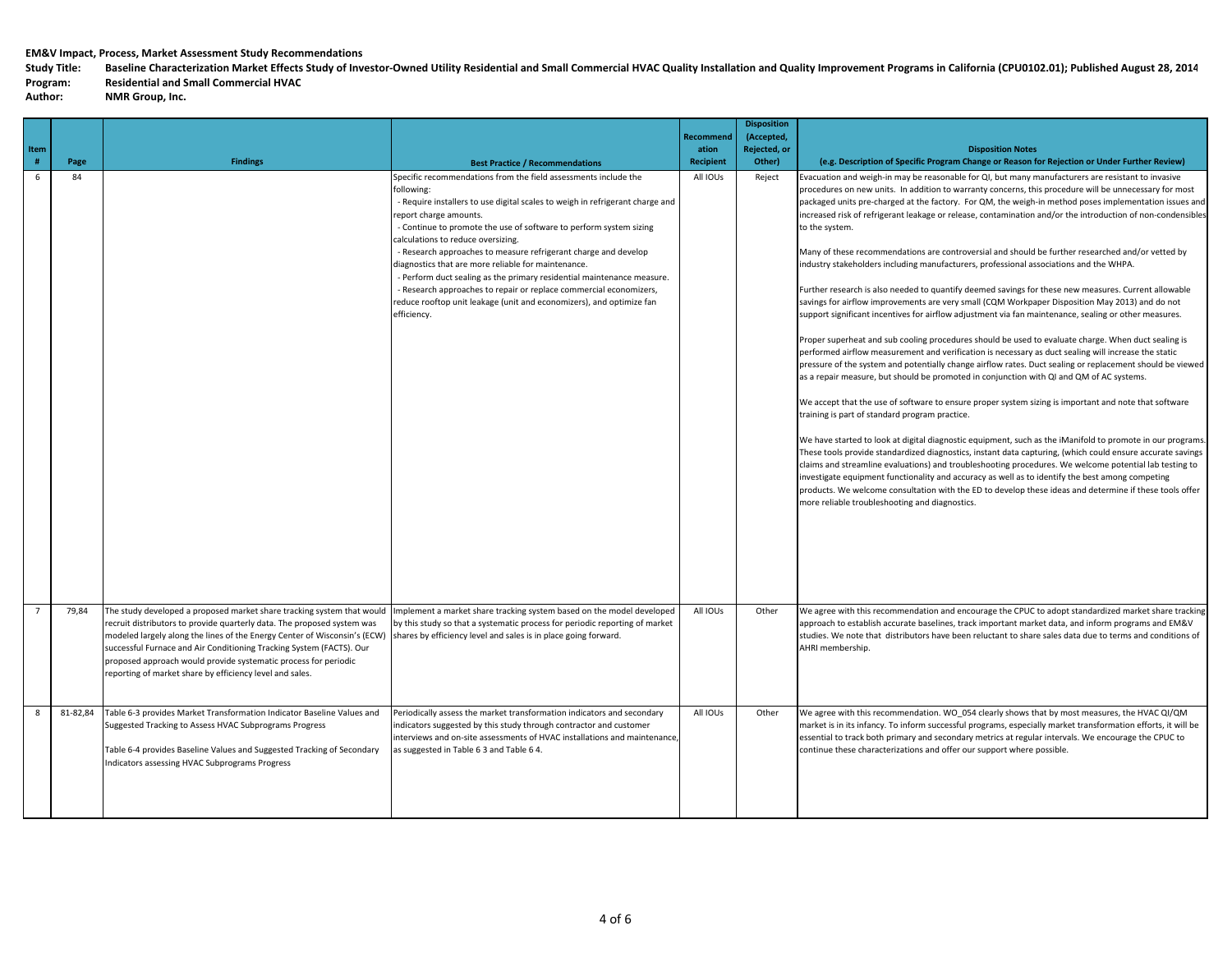Study Title: Baseline Characterization Market Effects Study of Investor-Owned Utility Residential and Small Commercial HVAC Quality Installation and Quality Improvement Programs in California (CPU0102.01); Published August

## **Program: Residential and Small Commercial HVAC**

| Item | Page    | <b>Findings</b>                                                                                                                                                                                                                                                                                                                                                                                                                                                                       | <b>Best Practice / Recommendations</b>                                                                                                                                                                                                                                                                                                                                                                                                                             | <b>Recommend</b><br>ation<br>Recipient | <b>Disposition</b><br>(Accepted,<br>Rejected, or<br>Other) | <b>Disposition Notes</b><br>(e.g. Description of Specific Program Change or Reason for Rejection or Under Further Review)                                                                                                                                                                                                                                                                                                                                                                                                                                                                                                                                                                                                                                                                                                                                                                 |
|------|---------|---------------------------------------------------------------------------------------------------------------------------------------------------------------------------------------------------------------------------------------------------------------------------------------------------------------------------------------------------------------------------------------------------------------------------------------------------------------------------------------|--------------------------------------------------------------------------------------------------------------------------------------------------------------------------------------------------------------------------------------------------------------------------------------------------------------------------------------------------------------------------------------------------------------------------------------------------------------------|----------------------------------------|------------------------------------------------------------|-------------------------------------------------------------------------------------------------------------------------------------------------------------------------------------------------------------------------------------------------------------------------------------------------------------------------------------------------------------------------------------------------------------------------------------------------------------------------------------------------------------------------------------------------------------------------------------------------------------------------------------------------------------------------------------------------------------------------------------------------------------------------------------------------------------------------------------------------------------------------------------------|
| -9   | 82,84   | Table 6-4 provides Baseline Values and Suggested Tracking of Secondary<br>Indicators assessing HVAC Subprograms Progress                                                                                                                                                                                                                                                                                                                                                              | Create more secondary indicators that can be measured through field<br>assessments. Examples are increasing the number of systems properly<br>sized within one-half ton of design load, increasing fan airflow (CFM per<br>ton) and efficiency (Watts per CFM), and reducing duct leakage to the<br>outside in existing ducts and number of new ducts in conditioned space.<br>These indicators could be assessed through on-site assessments every four<br>years. | All IOUs                               | Other                                                      | We agree with this recommendation and would welcome a collaborative effort with the CPUC to adopt a<br>variety of relevant market transformation indicators. We draw attention to the Contractor and Technician<br>Behavior Phase II study by EMI that includes assessment of the feasibility of measuring and using certain<br>market indicators. We welcome the opportunity to work with the CPUC to develop additional secondary<br>indicators and to adjust current indicators to make them the most effective and most easily tracked. Both<br>the primary and secondary indicators should be agreed upon by industry professionals and program staff to<br>direct efforts towards items that can be used to assess savings<br>The program can work with the WHPA and Statewide IOU team to determine what additional field metrics<br>would be appropriate to track in the program. |
| 10   | ES-2,84 | A survey of 245 residential and small commercial contractors from the<br>California HVAC Contractor & Technician Behavior Study, conducted by<br>Energy Market Innovations for Southern California Edison and Pacific Gas & the state of maintenance services available to most customers and should<br>Electric. The study also included field observation of 16 technicians on<br>service or maintenance visits for a residential system with intentionally-<br>implemented faults. | The on-site observations of maintenance work on a system with<br>intentionally implemented faults provided invaluable information about<br>be repeated regularly.                                                                                                                                                                                                                                                                                                  | All IOUs                               | Other                                                      | We tend to agree with this recommendation but would like more examples of the 'invaluable information'<br>these technician tests uncovered. Efforts may be better directed by training contractors, instead of<br>determining if non-QM contractors are doing a good or bad job.                                                                                                                                                                                                                                                                                                                                                                                                                                                                                                                                                                                                          |